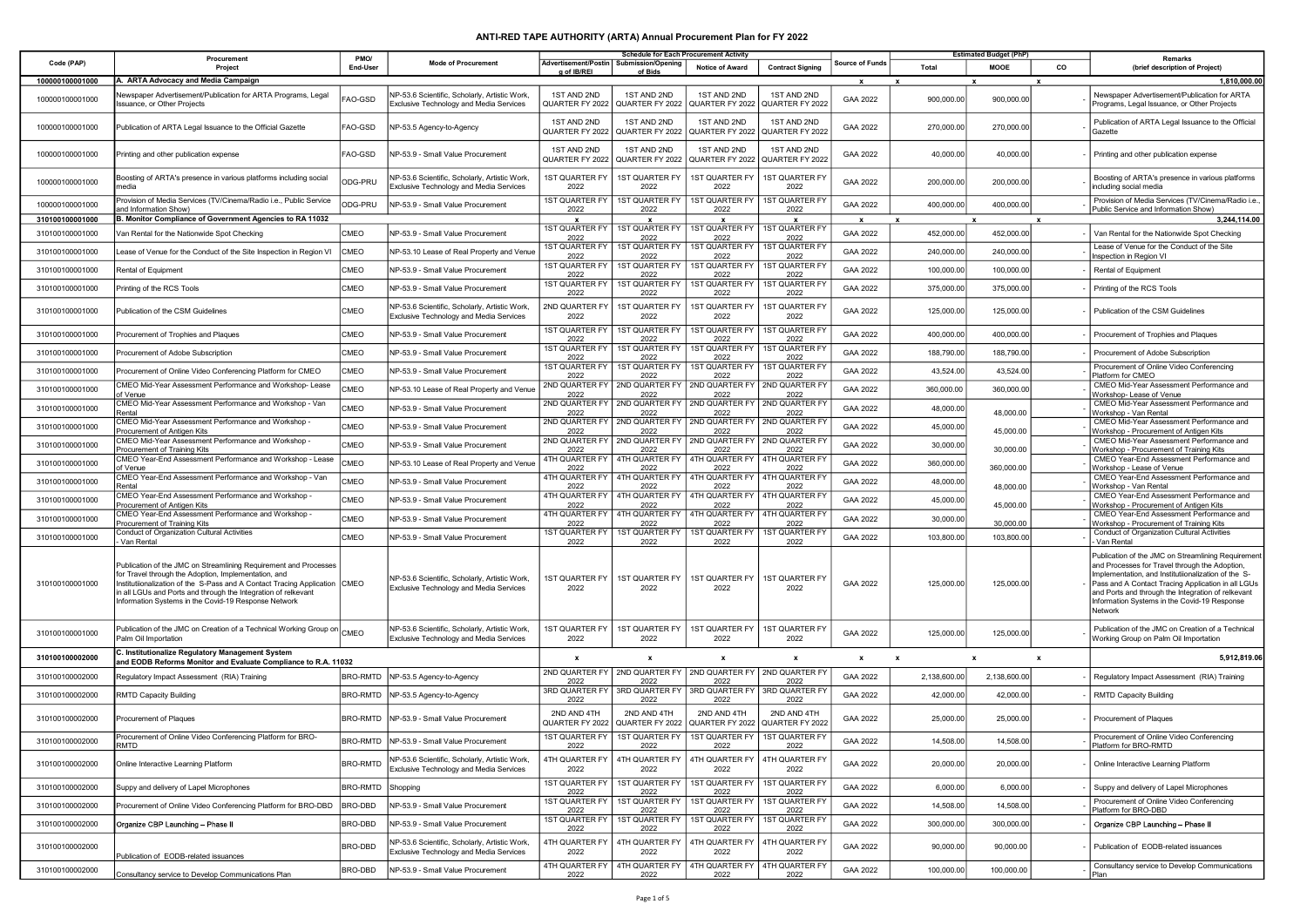|                                    | Procurement                                                                                                                                                     | PMO/              |                                                                                          |                                                          | <b>Schedule for Each Procurement Activity</b> |                                                                                       |                                                        |                                                   |                                         | <b>Estimated Budget (PhP)</b> |    | Remarks                                                                                                                                   |  |
|------------------------------------|-----------------------------------------------------------------------------------------------------------------------------------------------------------------|-------------------|------------------------------------------------------------------------------------------|----------------------------------------------------------|-----------------------------------------------|---------------------------------------------------------------------------------------|--------------------------------------------------------|---------------------------------------------------|-----------------------------------------|-------------------------------|----|-------------------------------------------------------------------------------------------------------------------------------------------|--|
| Code (PAP)                         | Project                                                                                                                                                         | End-Use           | <b>Mode of Procurement</b>                                                               | Advertisement/Postin   Submission/Opening<br>g of IB/REI | of Bids                                       | Notice of Award                                                                       | <b>Contract Signing</b>                                | <b>Source of Funds</b>                            | Total                                   | MOOE                          | co | (brief description of Project)                                                                                                            |  |
| 310100100002000                    | Conduct of meetings for regulatory review                                                                                                                       | BRO-A             | NP-53.9 - Small Value Procurement                                                        | 1ST AND 2ND<br>QUARTER FY 2022                           | 1ST AND 2ND<br>QUARTER FY 2022                | 1ST AND 2ND<br>QUARTER FY 2022                                                        | 1ST AND 2ND<br>QUARTER FY 2022                         | GAA 2022                                          | 102,147.06                              | 102,147.06                    |    | Conduct of meetings for regulatory review                                                                                                 |  |
| 310100100002000                    | Advertising Expense - Issuance and dissemination of ARTA-issued                                                                                                 | <b>BRO-A</b>      | NP-53.9 - Small Value Procurement                                                        | 3RD AND 4TH<br>QUARTER FY 2022                           | 3RD AND 4TH<br>QUARTER FY 2022                | 3RD AND 4TH<br>QUARTER FY 2022                                                        | 3RD AND 4TH<br>QUARTER FY 2022                         | GAA 2022                                          | 50,000.00                               | 50,000.00                     |    | Advertising Expense - Issuance and dissemination<br>of ARTA-issued MCs                                                                    |  |
| 310100100002000                    | Procurement of Online Video Conferencing Platform for BRO-A                                                                                                     | BRO-A             | NP-53.9 - Small Value Procurement                                                        | 1ST QUARTER FY<br>2022                                   | <b>1ST QUARTER FY</b><br>2022                 | <b>IST QUARTER FY</b><br>2022                                                         | <b>1ST QUARTER FY</b><br>2022                          | GAA 2022                                          | 14,508.00                               | 14,508.00                     |    | Procurement of Online Video Conferencing<br>Platform for BRO-A                                                                            |  |
| 310100100002000                    | Procurement of Online Video Conferencing Platform for BRO-B                                                                                                     | BRO-B             | NP-53.9 - Small Value Procurement                                                        | <b>1ST QUARTER FY</b><br>2022                            | <b>1ST QUARTER FY</b><br>2022                 | <b>1ST QUARTER FY</b><br>2022                                                         | <b>1ST QUARTER FY</b><br>2022                          | GAA 2022                                          | 14,508.00                               | 14,508.00                     |    | Procurement of Online Video Conferencing<br>Platform for BRO-B                                                                            |  |
| 310100100002000                    | Capacity Building for upskilling of Operations Group personnel                                                                                                  | BRO-B             | NP-53.5 Agency-to-Agency                                                                 | <b>1ST QUARTER FY</b><br>2022                            | 1ST QUARTER FY<br>2022                        | <b>1ST QUARTER FY</b><br>2022                                                         | 1ST QUARTER FY<br>2022                                 | GAA 2022                                          | 495,000.00                              | 495,000.00                    |    | Capacity Building for upskilling of Operations Group<br>personnel                                                                         |  |
| 310100100002000                    | Procurement of Online Video Conferencing Platform for BRO-C                                                                                                     | BRO-C             | VP-53.9 - Small Value Procurement                                                        | 1ST QUARTER FY<br>2022                                   | 1ST QUARTER FY<br>2022                        | 1ST QUARTER FY<br>2022                                                                | 1ST QUARTER FY<br>2022                                 | GAA 2022                                          | 14,508.00                               | 14,508.00                     |    | Procurement of Online Video Conferencing<br>Platform for BRO-C                                                                            |  |
| 310100100002000                    | Subscription to Legal Research Platform                                                                                                                         | BRO-C             | NP-53.6 Scientific, Scholarly, Artistic Work,<br>Exclusive Technology and Media Services | 2ND QUARTER FY<br>2022                                   | 2ND QUARTER FY<br>2022                        | 2ND QUARTER FY<br>2022                                                                | 2ND QUARTER FY<br>2022                                 | GAA 2022                                          | 50,000.00                               | 50,000.00                     |    | Subscription to Legal Research Platform                                                                                                   |  |
| 310100100002000                    | Publication expenses                                                                                                                                            | BRO-C             | NP-53.6 Scientific, Scholarly, Artistic Work,<br>Exclusive Technology and Media Services | 4TH QUARTER FY<br>2022                                   | 4TH QUARTER FY<br>2022                        | <b>4TH QUARTER FY</b><br>2022                                                         | 4TH QUARTER FY<br>2022                                 | GAA 2022                                          | 50,000.00                               | 50,000.00                     |    | Publication expenses                                                                                                                      |  |
| 310100100002000                    | Capacity Building Trainings for<br>upskilling of staff                                                                                                          | BRO-C             | NP-53.9 - Small Value Procurement                                                        | 1ST, 2ND, 3RD,<br>AND 4TH<br>QUARTER FY 2022             | 1ST, 2ND, 3RD,<br>AND 4TH QUARTER<br>FY 2022  | 1ST, 2ND, 3RD,<br>AND 4TH<br>QUARTER FY 2022                                          | 1ST, 2ND, 3RD,<br>AND 4TH<br>QUARTER FY 2022           | GAA 2022                                          | 100,000.00                              | 100,000.00                    |    | Capacity Building Trainings for<br>upskilling of staff                                                                                    |  |
| 310100100002000                    | urchase of tablets,<br>eadphones, usb and other suppiles                                                                                                        | BRO-C             | NP-53.9 - Small Value Procurement                                                        | <b>1ST QUARTER FY</b><br>2022                            | <b>1ST QUARTER FY</b><br>2022                 | <b>1ST QUARTER FY</b><br>2022                                                         | 1ST QUARTER FY<br>2022                                 | GAA 2022                                          | 84,000.00                               | 84,000.00                     |    | Purchase of tablets,<br>headphones, usb and other suppiles                                                                                |  |
| 310100100002000                    | Procurement of plaques, certificates and other supplies and<br>naterials needed                                                                                 | BRO-C             | NP-53.9 - Small Value Procurement                                                        | 2022                                                     | 2ND QUARTER FY   2ND QUARTER FY<br>2022       | 2ND QUARTER FY<br>2022                                                                | 2ND QUARTER FY<br>2022                                 | GAA 2022                                          | 60,000.00                               | 60,000.00                     |    | Procurement of plaques, certificates and other<br>supplies and materials needed                                                           |  |
| 310100100002000                    | NEHEMIA - Publication expenses                                                                                                                                  | BRO-C             | NP-53.6 Scientific, Scholarly, Artistic Work,<br>Exclusive Technology and Media Services | 3RD AND 4TH<br>QUARTER FY 2022                           | 3RD AND 4TH<br>QUARTER FY 2022                | 3RD AND 4TH<br>QUARTER FY 2022                                                        | 3RD AND 4TH<br>QUARTER FY 2022                         | GAA 2022                                          | 440,000.00                              | 440,000.00                    |    | NEHEMIA - Publication expenses                                                                                                            |  |
| 310100100002000                    | VEHEMIA- Procurement of Van Rental                                                                                                                              | BRO-C             | NP-53.9 - Small Value Procurement                                                        | 1ST QUARTER FY<br>2022                                   | 1ST QUARTER FY<br>2022                        | <b>IST QUARTER FY</b><br>2022                                                         | <b>1ST QUARTER FY</b><br>2022                          | GAA 2022                                          | 44,000.00                               | 44,000.00                     |    | NEHEMIA- Procurement of Van Rental                                                                                                        |  |
| 310100100002000                    | Procurement of Online Video Conferencing Platform for BRO-D                                                                                                     | <b>BRO-D</b>      | NP-53.9 - Small Value Procurement                                                        | 1ST QUARTER FY<br>2022                                   | 1ST QUARTER FY<br>2022                        | 1ST QUARTER FY<br>2022                                                                | <b>1ST QUARTER FY</b><br>2022                          | GAA 2022                                          | 14,508.00                               | 14,508.00                     |    | Procurement of Online Video Conferencing<br>Platform for BRO-D                                                                            |  |
| 310100100002000                    | Procurement of Consulting Services for the conduct of<br>Business Process Management review on telco procceses                                                  | BRO-D             | Vegotiated<br>Procurement-<br>lighly Technical<br>Consultants                            | 1ST QUARTER FY<br>2022                                   | 1ST QUARTER FY<br>2022                        | <b>1ST QUARTER FY</b><br>2022                                                         | <b>1ST QUARTER FY</b><br>2022                          | GAA 2022                                          | 800,004.00                              | 800,004.00                    |    | Procurement of Consulting Services for the conduct<br>Business Process Management review on telco<br>rocceses                             |  |
| 310100100002000                    | Procurement of Online Video Conferencing Platform -NEHEMIA<br>elco                                                                                              | BRO-D             | NP-53.9 - Small Value Procurement                                                        | 1ST QUARTER FY<br>2022                                   | <b>1ST QUARTER FY</b><br>2022                 | 1ST QUARTER FY<br>2022                                                                | 1ST QUARTER FY<br>2022                                 | GAA 2022                                          | 14,508.00                               | 14,508.00                     |    | Procurement of Online Video Conferencing<br>Platform -NEHEMIA Telco                                                                       |  |
| 310100100002000                    | Procurement of Consulting<br>Services for the conduct of<br><b>Business Process Management</b><br>eview on energy-related<br>rocceses                           | BRO-D             | legotiated<br>Procurement-<br><b>Highly Technical</b><br>Consultants                     | 1ST QUARTER FY<br>2022                                   | 1ST QUARTER FY<br>2022                        | <b>1ST QUARTER FY</b><br>2022                                                         | 1ST QUARTER FY<br>2022                                 | GAA 2022                                          | 800,004.00                              | 800,004.00                    |    | Procurement of Consulting<br>Services for the conduct of<br><b>Business Process Management</b><br>review on energy-related<br>procceses   |  |
| 310100100002000                    | Procurement of Online Video Conferencing Platform - NEHEMIA<br>:nerav                                                                                           | BRO-D             | NP-53.9 - Small Value Procurement                                                        | 1ST QUARTER FY<br>2022                                   | <b>1ST QUARTER FY</b><br>2022                 | <b>1ST QUARTER FY</b><br>2022                                                         | 1ST QUARTER FY<br>2022                                 | GAA 2022                                          | 14,508.00                               | 14,508.00                     |    | Procurement of Online Video Conferencing<br>Platform - NEHEMIA Energy                                                                     |  |
| 310100100003000                    | 1. Provide Legal Services and Public Assistance                                                                                                                 |                   |                                                                                          |                                                          | $\boldsymbol{\mathsf{x}}$                     | $\boldsymbol{\mathsf{x}}$                                                             | $\mathbf{x}$                                           | $\mathbf{x}$                                      |                                         |                               |    | 404,293.60                                                                                                                                |  |
| 310100100003000                    | ustomer Relations Training<br>Vorkshop                                                                                                                          | LPAO              | NP-53.9 - Small Value Procurement                                                        |                                                          | 1st Quarter FY 2022   1st Quarter FY 2022     | 1st Quarter FY 2022                                                                   | 1st Quarter FY 2022                                    | GAA 2022                                          | 72,000.00                               | 72,000.00                     |    | <b>Customer Relations Training</b><br>Workshop                                                                                            |  |
| 310100100003000                    | ransportation for the Capacity Building on Customer Relations and<br>RA 11032                                                                                   | LPAO              | NP-53.9 - Small Value Procurement                                                        | 1st Quarter FY 2022                                      | 1st Quarter FY 2022                           | 1st Quarter FY 2022                                                                   | 1st Quarter FY 2022                                    | GAA 2022                                          | 48,000.00                               | 48,000.00                     |    | Transportation for the Capacity Building on<br>Customer Relations and RA 11032                                                            |  |
| 310100100003000                    | Supply and Delivery of Tablet<br>3 units for IELO<br>units for LPAO                                                                                             | LPAO              | Shopping                                                                                 | 1st Quarter FY 2022                                      | 1st Quarter FY 2022                           | 1st Quarter FY 2022                                                                   | 1st Quarter FY 2022                                    | GAA 2022                                          | 96,000.00                               | 96,000.00                     |    | Supply and Delivery of Tablet<br>3 units for IELO<br>units for LPAO                                                                       |  |
| 310100100003000                    | Printer with scanner for lawyers OF IELO & LPAO                                                                                                                 | <b>IELO/ LPAO</b> | Shopping                                                                                 | 1st Quarter FY 2022                                      | 1st Quarter FY 2022                           | 1st Quarter FY 2022                                                                   | 1st Quarter FY 2022                                    | GAA 2022                                          | 67,200.00                               | 67,200.00                     |    | Printer with scanner for lawyers OF IELO & LPAO                                                                                           |  |
| 310100100003000                    | Printer Toner for IELO & LPAO                                                                                                                                   | IELO              | Shopping                                                                                 | 1st Quarter FY 2022                                      | 1st Quarter FY 2022                           | 1st Quarter FY 2022                                                                   | 1st Quarter FY 2022                                    | GAA 2022                                          | 28,800.00                               | 28,800.00                     |    | Printer Toner for IELO & LPAO                                                                                                             |  |
| 310100100003000                    | Procurement of Online Video Conferencing Platform for IELO &<br>ELO                                                                                             | <b>IELO</b>       | VP-53.9 - Small Value Procurement                                                        | 1st Quarter FY 2022                                      | 1st Quarter FY 2022                           | 1st Quarter FY 2022                                                                   | 1st Quarter FY 2022                                    | GAA 2022                                          | 29,016.00                               | 29,016.00                     |    | Procurement of Online Video Conferencing<br>Platform for IELO & IELO                                                                      |  |
| 310100100003000                    | <b>CDAsia Annual Subscription</b>                                                                                                                               | IELO              | NP-53.6 Scientific, Scholarly, Artistic Work,<br>Exclusive Technology and Media Services | 1st Quarter FY 2022                                      | 1st Quarter FY 2022                           | 1st Quarter FY 2022                                                                   | 1st Quarter FY 2022                                    | GAA 2022                                          | 9,680.00                                | 9,680.00                      |    | <b>CDAsia Annual Subscription</b>                                                                                                         |  |
| 310100100003000                    | Supply and Delivery Microwave Oven                                                                                                                              | <b>IELO</b>       | Shopping                                                                                 | 1st Quarter FY 2022                                      | 1st Quarter FY 2022                           | 1st Quarter FY 2022                                                                   | 1st Quarter FY 2022                                    | GAA 2022                                          | 8,000.00                                | 8,000.00                      |    | Supply and Delivery Microwave Oven                                                                                                        |  |
| 310100100003000                    | Supply and Delivery Oven Toaster                                                                                                                                | IELO              | Shopping                                                                                 | 1st Quarter FY 2022                                      | 1st Quarter FY 2022                           | 1st Quarter FY 2022                                                                   | 1st Quarter FY 2022                                    | GAA 2022                                          | 2,400.00                                | 2,400.00                      |    | Supply and Delivery Oven Toaster                                                                                                          |  |
| 310100100003000                    | Surveillance Body Camera - 2 Units                                                                                                                              | IELO              | Shopping                                                                                 | 1st Quarter FY 2022                                      | 1st Quarter FY 2022                           | 1st Quarter FY 2022                                                                   | 1st Quarter FY 2022                                    | GAA 2022                                          | 23,998.40                               | 23,998.40                     |    | Surveillance Body Camera - 2 Units                                                                                                        |  |
| 310100100003000                    | Supply and Delivery of Coffee Maker (heavy duty)                                                                                                                | <b>IELO</b>       | Shopping                                                                                 |                                                          | 1st Quarter FY 2022   1st Quarter FY 2022     | 1st Quarter FY 2022                                                                   | 1st Quarter FY 2022                                    | GAA 2022                                          | 11,999.20                               | 11,999.20                     |    | Supply and Delivery of Coffee Maker (heavy duty)                                                                                          |  |
| 310100100003000                    | Medicine and first aid kit                                                                                                                                      | <b>IELO</b>       | NP-53.9 - Small Value Procurement                                                        |                                                          |                                               | 1st Quarter FY 2022   1st Quarter FY 2022   1st Quarter FY 2022   1st Quarter FY 2022 |                                                        | GAA 2022                                          | 7,200.00                                | 7,200.00                      |    | Medicine and first aid kit                                                                                                                |  |
| 100000100001000                    | E. ARTA Support to Operations                                                                                                                                   |                   |                                                                                          |                                                          | <b>1ST QUARTER FY</b>                         |                                                                                       |                                                        | $\mathbf{x}$                                      |                                         |                               |    | 173,450.00                                                                                                                                |  |
| 100000100001000                    | Procurement of Office Supplies and Other materials                                                                                                              | FAO-GSD           | Shopping                                                                                 | <b>1ST QUARTER FY</b><br>2022<br><b>1ST QUARTER FY</b>   | 2022                                          | <b>1ST QUARTER FY</b><br>2022                                                         | 1ST QUARTER FY<br>2022                                 | GAA 2022                                          | 25,000.00                               | 25,000.00                     |    | Procurement of Office Supplies and Other materials                                                                                        |  |
| 100000100001000                    | <b>F Supplies and Peripherals for Records Management</b>                                                                                                        | FAO-GSD           | Shopping                                                                                 | 2022                                                     | <b>1ST QUARTER FY</b><br>2022                 | <b>1ST QUARTER FY</b><br>2022                                                         | <b>1ST QUARTER FY</b><br>2022<br><b>1ST QUARTER FY</b> | GAA 2022                                          | 25,000.00                               | 25,000.00                     |    | IT Supplies and Peripherals for Records<br>Management                                                                                     |  |
| 100000100001000                    | Procurement of ARTA ID and Lanyards                                                                                                                             | FAO-HRDD          | VP-53.9 - Small Value Procurement                                                        | <b>1ST QUARTER FY</b><br>2022                            | <b>1ST QUARTER FY</b><br>2022                 | <b>1ST QUARTER FY</b><br>2022                                                         | 2022                                                   | GAA 2022                                          | 123,450.00                              | 123,450.00                    |    | Procurement of ARTA ID and Lanyards                                                                                                       |  |
| 100000100001000<br>100000100001000 | . Operationalization of ARTA Workplace<br>Consultancy Services for the Development/Upgrading of a Quality<br>Management System (QMS) - Aligned to ISO 9001:2015 | -AO               | NP-53.9 - Small Value Procurement                                                        | $\mathbf{x}$<br>1ST AND 2ND<br>QUARTER FY 2022           | x<br>1ST AND 2ND<br>QUARTER FY 2022           | $\mathbf{x}$<br>1ST AND 2ND<br>QUARTER FY 2022                                        | $\pmb{\mathsf{x}}$<br>1ST AND 2ND<br>QUARTER FY 2022   | $\mathbf{x}$<br>1ST AND 2ND<br>QUARTER FY<br>2022 | $\boldsymbol{\mathsf{x}}$<br>990,080.00 | 990,080.00                    | x  | 40,567,160.00<br>Consultancy Services for the<br>Development/Upgrading of a Quality Management<br>System (QMS) - Aligned to ISO 9001:2015 |  |
| 100000100001000                    | Provision of Courier Service for ARTA                                                                                                                           | FAO-GSD           | Competitive Bidding                                                                      | 1ST QUARTER FY<br>2022                                   | 1ST QUARTER FY<br>2022                        | <b>1ST QUARTER FY</b><br>2022                                                         | 2ND QUARTER FY<br>2022                                 | GAA 2022                                          | 2,067,522.00                            | 2,067,522.00                  |    | Provision of Courier Service for ARTA                                                                                                     |  |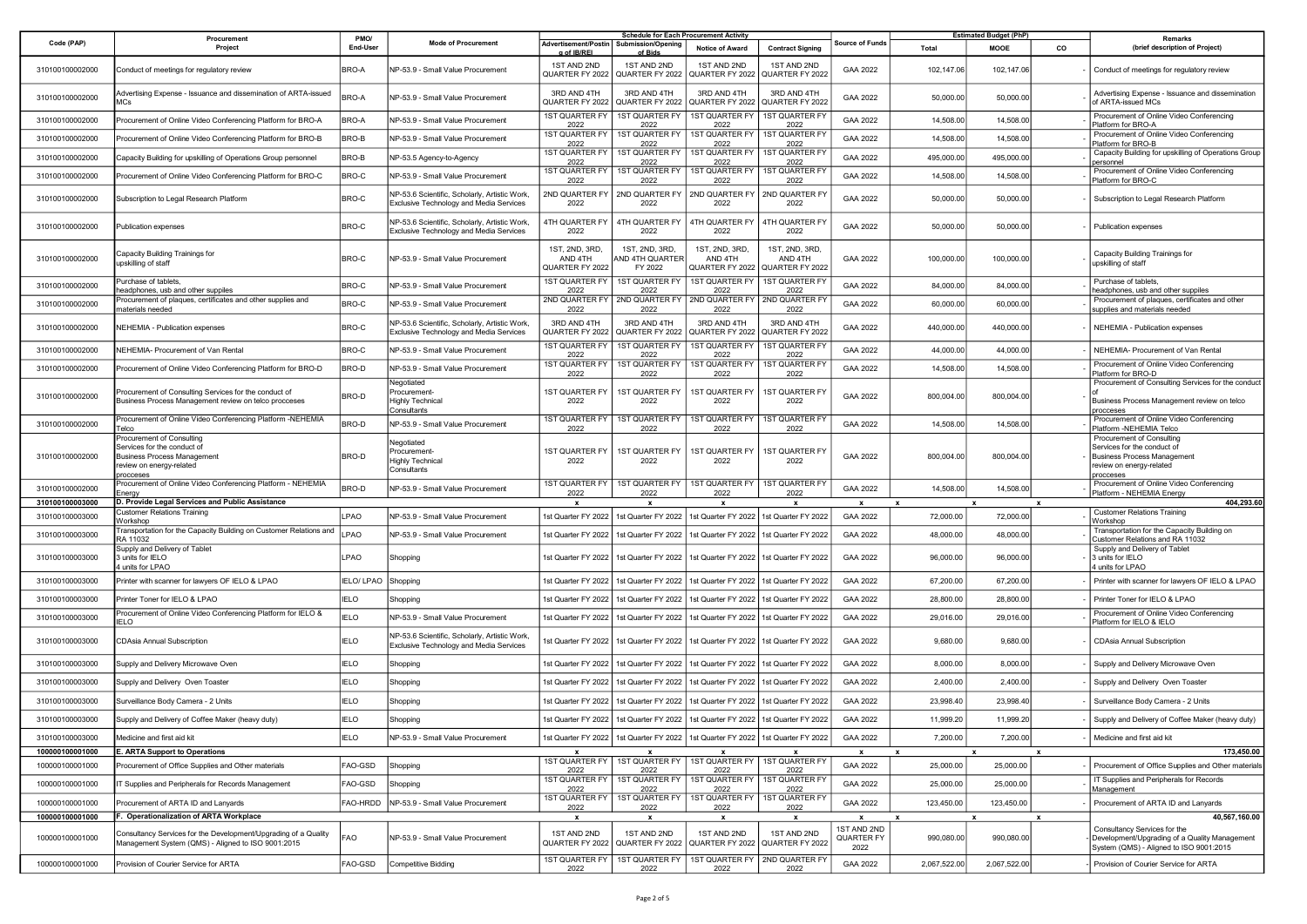|                 | Procurement                                                                                                                                          | PMO/                           |                                           |                                              | <b>Schedule for Each Procurement Activity</b>                                         |                                              |                                                                                       |                 |               | <b>Estimated Budget (PhP)</b> |    | Remarks                                                                                                                                                  |
|-----------------|------------------------------------------------------------------------------------------------------------------------------------------------------|--------------------------------|-------------------------------------------|----------------------------------------------|---------------------------------------------------------------------------------------|----------------------------------------------|---------------------------------------------------------------------------------------|-----------------|---------------|-------------------------------|----|----------------------------------------------------------------------------------------------------------------------------------------------------------|
| Code (PAP)      | Project                                                                                                                                              | End-User                       | <b>Mode of Procurement</b>                | Advertisement/Postin<br>g of IB/REI          | Submission/Openin<br>of Bids                                                          | Notice of Award                              | <b>Contract Signing</b>                                                               | Source of Funds | Total         | <b>MOOE</b>                   | co | (brief description of Project)                                                                                                                           |
| 100000100001000 | Mobile/Cellular Phone                                                                                                                                | FAO-GSD                        | Shopping                                  | <b>1ST QUARTER F</b><br>2022                 | <b>1ST QUARTER FY</b><br>2022                                                         | <b>1ST QUARTER FY</b><br>2022                | <b>1ST QUARTER FY</b><br>2022                                                         | GAA 2022        | 24,000.00     | 24,000.00                     |    | Mobile/Cellular Phone                                                                                                                                    |
| 100000100001000 | Provision of Food and Venue for Supply and Property Unit Training                                                                                    | FAO-GSD                        | NP-53.9 - Small Value Procurement         | <b>1ST QUARTER FY</b><br>2022                | 1ST QUARTER FY<br>2022                                                                | <b>1ST QUARTER FY</b><br>2022                | <b>1ST QUARTER FY</b><br>2022                                                         | GAA 2022        | 100,000.00    | 100,000.00                    |    | Provision of Food and Venue for Supply and<br>Property Unit Training                                                                                     |
| 100000100001000 | Provision of Anti-Gen Test and RT PCR Test for ARTA Employees<br>and other related services                                                          | FAO-GSD                        | NP-53.9 - Small Value Procurement         | <b>1ST QUARTER FY</b><br>2022                | 1ST QUARTER FY<br>2022                                                                | <b>1ST QUARTER FY</b><br>2022                | <b>1ST QUARTER FY</b><br>2022                                                         | GAA 2022        | 950,000.00    | 950,000.00                    |    | Provision of Anti-Gen Test and RT PCR Test for<br>ARTA Employees and other related services                                                              |
| 100000100001000 | Mobile Phone Subscription for ARTA Employees - Division Chiefs to<br>Jnits                                                                           | FAO-GSD                        | Competitive Bidding                       | 1ST QUARTER FY<br>2022                       | 1ST QUARTER FY<br>2022                                                                | 1ST QUARTER FY<br>2022                       | 1ST QUARTER FY<br>2022                                                                | GAA 2022        | 2,568,500.00  | 2,568,500.00                  |    | Mobile Phone Subscription for ARTA Employees -<br>Division Chiefs to Units                                                                               |
| 100000100001000 | Mobile phone units for ARTAwag                                                                                                                       | FAO-GSD                        | Shopping                                  | <b>1ST QUARTER FY</b><br>2022                | 1ST QUARTER FY<br>2022                                                                | 1ST QUARTER FY<br>2022                       | 1ST QUARTER FY<br>2022                                                                | GAA 2022        | 16,000.00     | 16,000.00                     |    | Mobile phone units for ARTAwag                                                                                                                           |
| 100000100001000 | Lease of Office Space for ARTA                                                                                                                       | FAO-GSD                        | VP-53.10 Lease of Real Property and Venue | <b>1ST QUARTER FY</b><br>2022                | 1ST QUARTER FY<br>2022                                                                | 1ST QUARTER FY<br>2022                       | 1ST QUARTER FY<br>2022                                                                | GAA 2022        | 27,984,337.92 | 27,984,337.92                 |    | Lease of Office Space for ARTA                                                                                                                           |
| 100000100001000 | Provision of Security Service for ARTA                                                                                                               | FAO-GSD                        | Competitive Bidding                       | <b>1ST QUARTER FY</b><br>2022                | 1ST QUARTER FY<br>2022                                                                | 1ST QUARTER FY<br>2022                       | 1ST QUARTER FY<br>2022                                                                | GAA 2022        | 2,626,722.08  | 2,626,722.08                  |    | Provision of Security Service for ARTA                                                                                                                   |
| 100000100001000 | ARTA 4th Year Anniversary - Printing of Tarpaulin                                                                                                    | FAO-HRDD                       | NP-53.9 - Small Value Procurement         | 1ST AND 2ND<br>QUARTER FY 2022               | 1ST AND 2ND<br>QUARTER FY 2022                                                        | 1ST AND 2ND<br>QUARTER FY 2022               | 1ST AND 2ND<br>QUARTER FY 2022                                                        | GAA 2022        | 6,000.00      | 6,000.00                      |    | ARTA 4th Year Anniversary - Printing of Tarpaulin                                                                                                        |
| 100000100001000 | ARTA 4th Year Anniversary - Rental of Equipment                                                                                                      | FAO-HRDD                       | NP-53.9 - Small Value Procurement         | 1ST AND 2ND<br>QUARTER FY 2022               | 1ST AND 2ND<br>QUARTER FY 2022                                                        | 1ST AND 2ND<br>QUARTER FY 2022               | 1ST AND 2ND<br>QUARTER FY 2022                                                        | GAA 2022        | 50,000.00     | 50,000.00                     |    | ARTA 4th Year Anniversary - Rental of Equipment                                                                                                          |
| 100000100001000 | ARTA 4th Year Anniversary - Supplies and Materials                                                                                                   | FAO-HRDD                       | NP-53.9 - Small Value Procurement         | 1ST QUARTER FY<br>2022                       | 1ST QUARTER FY<br>2022                                                                | <b>1ST QUARTER FY</b><br>2022                | 1ST QUARTER FY<br>2022                                                                | GAA 2022        | 60,000.00     | 60,000.00                     |    | ARTA 4th Year Anniversary - Supplies and<br>Materials                                                                                                    |
| 100000100001000 | ARTA 4th Year Anniversary - Provision of Food and Venue                                                                                              | FAO-HRDD                       | NP-53.10 Lease of Real Property and Venue | 1ST AND 2ND<br>QUARTER FY 2022               | 1ST AND 2ND<br>QUARTER FY 2022                                                        | 1ST AND 2ND<br>QUARTER FY 2022               | 1ST AND 2ND<br>QUARTER FY 2022                                                        | GAA 2022        | 180,000.00    | 180,000.00                    |    | ARTA 4th Year Anniversary - Provision of Food and<br>Venue                                                                                               |
| 100000100001000 | Printing Services - Flyers/Collaterals                                                                                                               | ODG-PRU                        | NP-53.9 - Small Value Procurement         | 1ST AND 2ND<br>QUARTER FY 2022               | 1ST AND 2ND<br>QUARTER FY 2022                                                        | 1ST AND 2ND<br>QUARTER FY 2022               | 1ST AND 2ND<br>QUARTER FY 2022                                                        | GAA 2022        | 200,000.00    | 200,000.00                    |    | Printing Services - Flyers/Collaterals                                                                                                                   |
| 100000100001000 | <b>Conduct of Capacity Building Training</b>                                                                                                         | ODG-PRU                        | NP-53.9 - Small Value Procurement         | 1ST AND 2ND<br>QUARTER FY 2022               | 1ST AND 2ND<br>QUARTER FY 2022                                                        | 1ST AND 2ND                                  | 1ST AND 2ND<br>QUARTER FY 2022 QUARTER FY 2022                                        | GAA 2022        | 40,000.00     | 40,000.00                     |    | Conduct of Capacity Building Training                                                                                                                    |
| 100000100001000 | Procurement of Online Video Conferencing Platform ODG-PRL                                                                                            | ODG-PRU                        | VP-53.9 - Small Value Procurement         | 2ND QUARTER FY<br>2022                       | 2ND QUARTER FY<br>2022                                                                | 2ND QUARTER FY<br>2022                       | 2ND QUARTER FY<br>2022                                                                | GAA 2022        | 14,508.00     | 14,508.00                     |    | Procurement of Online Video Conferencing<br>Platform ODG-PRU                                                                                             |
| 100000100001000 | Stock Photo, Audio and Video Subscription                                                                                                            | ODG-PRU                        | VP-53.9 - Small Value Procurement         | 2ND QUARTER FY<br>2022                       | 2ND QUARTER FY<br>2022                                                                | 2ND QUARTER FY<br>2022                       | 2ND QUARTER FY<br>2022                                                                | GAA 2022        | 6,240.00      | 6,240.00                      |    | Stock Photo, Audio and Video Subscription                                                                                                                |
| 100000100001000 | Supply and Delivery External Hard Drive                                                                                                              | ODG-PRU                        | Shopping                                  | 2ND QUARTER FY<br>2022                       | 2ND QUARTER FY<br>2022                                                                | 2ND QUARTER FY<br>2022                       | 2ND QUARTER FY<br>2022                                                                | GAA 2022        | 9,000.00      | 9,000.00                      |    | Supply and Delivery External Hard Drive                                                                                                                  |
| 100000100001000 | Supply and Delivery Pocket Wifi                                                                                                                      | ODG-PRU                        | Shopping                                  | 2ND QUARTER FY<br>2022                       | 2ND QUARTER FY<br>2022                                                                | 2ND QUARTER FY<br>2022                       | 2ND QUARTER FY<br>2022                                                                | GAA 2022        | 4,000.00      | 4,000.00                      |    | Supply and Delivery Pocket Wifi                                                                                                                          |
| 100000100001000 | Procurement of Catering Service- Conduct Orientation to all ARTA<br>employees on the Anti-Sexual Harassment Act, Anti-VAW Act and<br>Safe Spaces Act | PLANNING<br><b>JNIT</b>        | <b>VP-53.9 - Small Value Procurement</b>  | 1ST QUARTER FY<br>2022                       | 1ST QUARTER FY<br>2022                                                                | 1ST QUARTER FY<br>2022                       | <b>1ST QUARTER FY</b><br>2022                                                         | GAA 2022        | 93,600.00     | 93,600.00                     |    | Procurement of Catering Service- Conduct<br>Orientation to all ARTA employees on the Anti-<br>Sexual Harassment Act, Anti-VAW Act and Safe<br>Spaces Act |
| 100000100001000 | Procurement of Catering Service- Conduct of activities in relation to<br>the 18-Day Campaign to End VAW                                              | PLANNING<br>UNIT               | VP-53.9 - Small Value Procurement         | 4TH QUARTER FY<br>2022                       | 4TH QUARTER FY<br>2022                                                                | 4TH QUARTER FY<br>2022                       | 4TH QUARTER FY<br>2022                                                                | GAA 2022        | 15,000.00     | 15,000.00                     |    | Procurement of Catering Service- Conduct of<br>activities in relation to the 18-Day Campaign to End<br>VAW                                               |
| 100000100001000 | Conduct of activities in relation to the 18-Day Campaign to End<br>VAW - Printing of Tarpualin                                                       | <b>PLANNING</b><br><b>JNIT</b> | NP-53.9 - Small Value Procurement         | 4TH QUARTER FY<br>2022                       | 4TH QUARTER FY<br>2022                                                                | 4TH QUARTER FY<br>2022                       | 4TH QUARTER FY<br>2022                                                                | GAA 2022        | 6,000.00      | 6,000.00                      |    | Conduct of activities in relation to the 18-Day<br>Campaign to End VAW - Printing of Tarpualin                                                           |
| 100000100001000 | Conduct of activities in relation to the 18-Day Campaign to End<br>VAW - Supply and delivery of Advocacy Shirts                                      | PLANNING<br>UNIT               | VP-53.9 - Small Value Procurement         | 4TH QUARTER FY<br>2022                       | 4TH QUARTER FY<br>2022                                                                | <b>4TH QUARTER FY</b><br>2022                | 4TH QUARTER F<br>2022                                                                 | GAA 2022        | 62,400.00     | 62,400.00                     |    | Conduct of activities in relation to the 18-Day<br>Campaign to End VAW - Supply and delivery of<br>Advocacy Shirts                                       |
| 100000100001000 | Conduct of activities in relation to the 18-Day Campaign to End<br>VAW - Token of Appreciation for Guest Speaker                                     | PLANNING<br>UNIT               | VP-53.9 - Small Value Procurement         | 4TH QUARTER FY<br>2022                       | 4TH QUARTER FY<br>2022                                                                | 4TH QUARTER FY<br>2022                       | 4TH QUARTER FY<br>2022                                                                | GAA 2022        | 2,000.00      | 2,000.00                      |    | Conduct of activities in relation to the 18-Day<br>Campaign to End VAW - Token of Appreciation for<br><b>Guest Speaker</b>                               |
| 100000100001000 | Conduct of ARTA Annual GAD Planning & Budgeting Workshop and PLANNING<br>HGDG/GMEF Assessment - Provision of Board & Lodging                         | UNIT                           | VP-53.10 Lease of Real Property and Venue | 2ND QUARTER FY<br>2022                       | 2ND QUARTER FY<br>2022                                                                | 2ND QUARTER FY<br>2022                       | 2ND QUARTER FY<br>2022                                                                | GAA 2022        | 120,000.00    | 120,000.00                    |    | Conduct of ARTA Annual GAD Planning &<br>Budgeting Workshop and HGDG/GMEF<br>Assessment - Provision of Board & Lodging                                   |
| 100000100001000 | Conduct of ARTA Annual GAD Planning & Budgeting Workshop and PLANNING<br>HGDG/GMEF Assessment - Supplies and Materials                               | <b>UNIT</b>                    | VP-53.9 - Small Value Procurement         | 2ND QUARTER FY<br>2022                       | 2ND QUARTER FY<br>2022                                                                | 2ND QUARTER FY<br>2022                       | 2ND QUARTER FY<br>2022                                                                | GAA 2022        | 6,000.00      | 6,000.00                      |    | Conduct of ARTA Annual GAD Planning &<br>Budgeting Workshop and HGDG/GMEF<br>Assessment - Supplies and Materials                                         |
| 100000100001000 | Conduct of ARTA Annual GAD Planning & Budgeting Workshop and PLANNING<br>HGDG/GMEF Assessment - Printing of Training Kits                            | <b>UNIT</b>                    | NP-53.9 - Small Value Procurement         | 2ND QUARTER FY<br>2022                       | 2ND QUARTER FY<br>2022                                                                | 2ND QUARTER FY<br>2022                       | 2ND QUARTER FY<br>2022                                                                | GAA 2022        | 2,000.00      | 2,000.00                      |    | Conduct of ARTA Annual GAD Planning &<br>Budgeting Workshop and HGDG/GMEF<br>Assessment - Printing of Training Kits                                      |
| 100000100001000 | Conduct of ARTA GFPS and TWG quarterly meetings and other<br>consultations - Provision of Meals                                                      | PLANNING<br><b>JNIT</b>        | NP-53.9 - Small Value Procurement         | 1ST, 2ND, 3RD.<br>AND 4TH<br>QUARTER FY 2022 | 1ST, 2ND, 3RD,<br>AND 4TH QUARTER<br>FY 2022                                          | 1ST, 2ND, 3RD,<br>AND 4TH<br>QUARTER FY 2022 | 1ST, 2ND, 3RD,<br>AND 4TH<br>QUARTER FY 2022                                          | GAA 2022        | 24,000.00     | 24,000.00                     |    | Conduct of ARTA GFPS and TWG quarterly<br>meetings and other consultations - Provision of<br>Meals                                                       |
| 100000100001000 | Training on the use of Sex-Disaggregated Data and use of gender<br>analysis - Provision of Meals                                                     | PLANNING<br><b>JNIT</b>        | NP-53.9 - Small Value Procurement         | 2ND QUARTER FY<br>2022                       | 2ND QUARTER FY<br>2022                                                                | 2ND QUARTER FY<br>2022                       | 2ND QUARTER FY<br>2022                                                                | GAA 2022        | 24,000.00     | 24,000.00                     |    | Training on the use of Sex-Disaggregated Data and<br>use of gender analysis - Provision of Meals                                                         |
| 100000100001000 | GAD Capacity Building Activities - Meals and Snacks                                                                                                  | PLANNING<br><b>JNIT</b>        | NP-53.9 - Small Value Procurement         | 1st Quarter FY 2022                          | 1st Quarter FY 2022                                                                   |                                              | 1st Quarter FY 2022   1st Quarter FY 2022                                             | GAA 2022        | 31,200.00     | 31,200.00                     |    | GAD Capacity Building Activities - Meals and<br><b>Snacks</b>                                                                                            |
| 100000100001000 | GAD Capacity Building Activities - Printing of Advocacy Materials                                                                                    | <b>PLANNING</b><br><b>TINL</b> | NP-53.9 - Small Value Procurement         | 1st Quarter FY 2022                          | 1st Quarter FY 2022                                                                   | 1st Quarter FY 2022 1st Quarter FY 2022      |                                                                                       | GAA 2022        | 62,400.00     | 62,400.00                     |    | GAD Capacity Building Activities - Printing of<br><b>Advocacy Materials</b>                                                                              |
| 100000100001000 | GAD Capacity Building Activities - Printing of Tarpaulin                                                                                             | PLANNING<br><b>JNIT</b>        | NP-53.9 - Small Value Procurement         |                                              | 1st Quarter FY 2022   1st Quarter FY 2022   1st Quarter FY 2022   1st Quarter FY 2022 |                                              |                                                                                       | GAA 2022        | 6,000.00      | 6,000.00                      |    | GAD Capacity Building Activities - Printing of<br>Tarpaulin                                                                                              |
| 100000100001000 | GAD Capacity Building Activities - Rental of Sound System/Mobile<br>Equipment                                                                        | PLANNING<br><b>JNIT</b>        | NP-53.9 - Small Value Procurement         | 1st Quarter FY 2022                          | 1st Quarter FY 2022                                                                   | 1st Quarter FY 2022                          | 1st Quarter FY 2022                                                                   | GAA 2022        | 35,000.00     | 35,000.00                     |    | GAD Capacity Building Activities - Rental of Sound<br>System/Mobile Equipment                                                                            |
| 100000100001000 | Orientation/Lecture/Seminar on the Magna Carta of Women and<br>other relevant laws for newly hired employees - Meals and Snacks                      | PLANNING<br>UNIT               | VP-53.9 - Small Value Procurement         |                                              | 1st Quarter FY 2022 1st Quarter FY 2022 1st Quarter FY 2022 1st Quarter FY 2022       |                                              |                                                                                       | GAA 2022        | 11,250.00     | 11,250.00                     |    | Orientation/Lecture/Seminar on the Magna Carta of<br>Women and other relevant laws for newly hired<br>employees - Meals and Snacks                       |
| 100000100001000 | Conduct of seminar on Law on Domestic Violence Against Women<br>and Children and Discrimination Against Women - Meals and<br>Snacks                  | PLANNING<br>UNIT               | NP-53.9 - Small Value Procurement         |                                              |                                                                                       |                                              | 1st Quarter FY 2022   1st Quarter FY 2022   1st Quarter FY 2022   1st Quarter FY 2022 | GAA 2022        | 15,000.00     | 15,000.00                     |    | Conduct of seminar on Law on Domestic Violence<br>Against Women and Children and Discrimination<br>Against Women - Meals and Snacks                      |
| 100000100001000 | Conduct of Gender Sensitivity Trainings Batch 1 & 2 - Board and<br>odging                                                                            | PLANNING<br><b>JNIT</b>        | NP-53.10 Lease of Real Property and Venue | 1st Quarter FY 2022                          | 1st Quarter FY 2022                                                                   |                                              | 1st Quarter FY 2022   1st Quarter FY 2022                                             | GAA 2022        | 360,000.00    | 360,000.00                    |    | Conduct of Gender Sensitivity Trainings Batch 1 & 2<br>Board and lodging                                                                                 |
| 100000100001000 | Conduct of Gender Sensitivity Trainings Batch 1 & 2 - Supplies and<br><b>Materials</b>                                                               | <b>PLANNING</b><br><b>JNIT</b> | NP-53.9 - Small Value Procurement         | 1st Quarter FY 2022                          | 1st Quarter FY 2022                                                                   |                                              | 1st Quarter FY 2022   1st Quarter FY 2022                                             | GAA 2022        | 12,000.00     | 12,000.00                     |    | Conduct of Gender Sensitivity Trainings Batch 1 & 2<br>Supplies and Materials                                                                            |
| 100000100001000 | Conduct of Gender Sensitivity Trainings Batch 1 & 2 - Printing of<br>Training Kits                                                                   | <b>PLANNING</b><br><b>JNIT</b> | VP-53.9 - Small Value Procurement         | 1st Quarter FY 2022                          | 1st Quarter FY 2022                                                                   |                                              | 1st Quarter FY 2022   1st Quarter FY 2022                                             | GAA 2022        | 6,000.00      | 6,000.00                      |    | Conduct of Gender Sensitivity Trainings Batch 1 & 2<br>Printing of Training Kits                                                                         |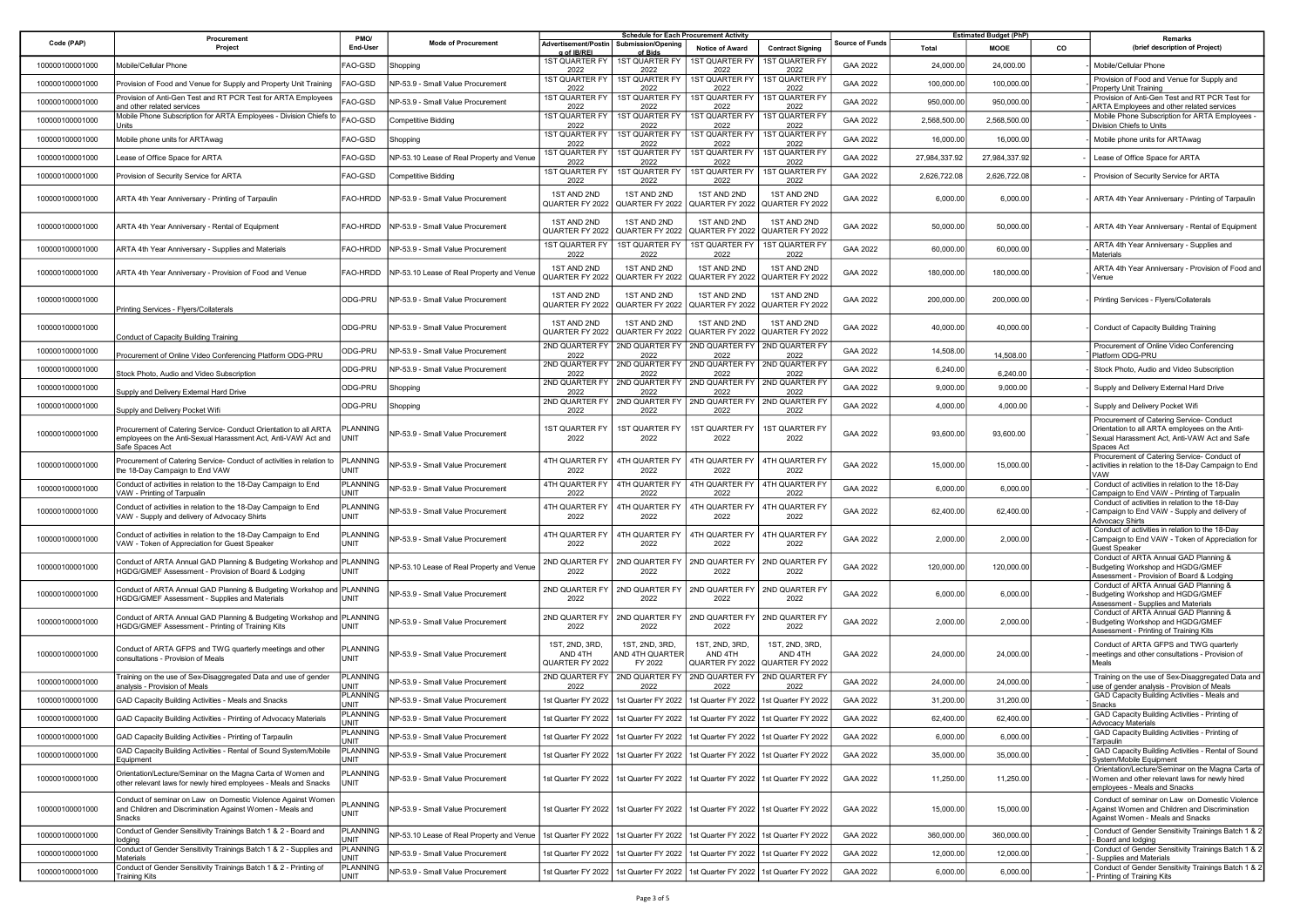|                 |                                                                                                                                                    | PMO/                           |                                           | <b>Schedule for Each Procurement Activity</b> |                                                  |                                                |                                                |                 | <b>Estimated Budget (PhP)</b> |            |           |                                                                                                                                                    |
|-----------------|----------------------------------------------------------------------------------------------------------------------------------------------------|--------------------------------|-------------------------------------------|-----------------------------------------------|--------------------------------------------------|------------------------------------------------|------------------------------------------------|-----------------|-------------------------------|------------|-----------|----------------------------------------------------------------------------------------------------------------------------------------------------|
| Code (PAP)      | Procurement<br>Project                                                                                                                             | End-User                       | <b>Mode of Procurement</b>                | Advertisement/Postin<br>g of IB/REI           | Submission/Openin<br>of Bids                     | Notice of Award                                | <b>Contract Signing</b>                        | Source of Funds | Total                         | MOOE       | <b>CO</b> | Remarks<br>(brief description of Project)                                                                                                          |
| 100000100001000 | Conduct of GMEF Training / Orientation- Board & Lodging                                                                                            | <b>PLANNING</b><br><b>JNIT</b> | VP-53.10 Lease of Real Property and Venue | 2022                                          | 2ND QUARTER FY   2ND QUARTER FY<br>2022          | 2ND QUARTER FY<br>2022                         | 2ND QUARTER FY<br>2022                         | GAA 2022        | 120,000.00                    | 120,000.00 |           | Conduct of GMEF Training / Orientation- Board &<br>_odging                                                                                         |
| 100000100001000 | Conduct of GMEF Training / Orientation - Supplies and Materials                                                                                    | PLANNING<br><b>JNIT</b>        | VP-53.9 - Small Value Procurement         | 2ND QUARTER FY<br>2022                        | 2ND QUARTER FY<br>2022                           | 2ND QUARTER FY<br>2022                         | 2ND QUARTER FY<br>2022                         | GAA 2022        | 6,000.00                      | 6,000.00   |           | Conduct of GMEF Training / Orientation - Supplies<br>and Materials                                                                                 |
| 100000100001000 | Conduct of GMEF Training / Orientation - Printing of Training Kits                                                                                 | PLANNING<br><b>JNIT</b>        | VP-53.9 - Small Value Procurement         | 2ND QUARTER FY<br>2022                        | 2ND QUARTER FY<br>2022                           | 2ND QUARTER FY<br>2022                         | 2ND QUARTER FY<br>2022                         | GAA 2022        | 2,000.00                      | 2,000.00   |           | Conduct of GMEF Training / Orientation - Printing o<br><b>Training Kits</b>                                                                        |
| 100000100001000 | Conduct of Gender Analysis Training Batch 1 & 2 - Board & Lodging                                                                                  | PLANNING<br><b>JNIT</b>        | VP-53.10 Lease of Real Property and Venue | 2ND QUARTER FY<br>2022                        | 2ND QUARTER FY<br>2022                           | 2ND QUARTER FY<br>2022                         | 2ND QUARTER FY<br>2022                         | GAA 2022        | 240,000.00                    | 240,000.00 |           | Conduct of Gender Analysis Training Batch 1 & 2 -<br>Board & Lodging                                                                               |
| 100000100001000 | Conduct of Gender Analysis Training Batch 1 & 2 - Supplies and<br>Materials                                                                        | <b>PLANNING</b><br><b>TINL</b> | VP-53.9 - Small Value Procurement         | 2ND QUARTER FY<br>2022                        | 2ND QUARTER FY<br>2022                           | 2ND QUARTER FY<br>2022                         | 2ND QUARTER FY<br>2022                         | GAA 2022        | 12,000.00                     | 12,000.00  |           | Conduct of Gender Analysis Training Batch 1 & 2 -<br><b>Supplies and Materials</b>                                                                 |
| 100000100001000 | Conduct of Gender Analysis Training Batch 1 & 2 - Printing of<br>Training Kits                                                                     | PLANNING<br><b>TINL</b>        | VP-53.9 - Small Value Procurement         | 2ND QUARTER FY<br>2022                        | 2ND QUARTER FY<br>2022                           | 2ND QUARTER FY<br>2022                         | 2ND QUARTER FT<br>2022                         | GAA 2022        | 4,000.00                      | 4,000.00   |           | Conduct of Gender Analysis Training Batch 1 & 2 -<br>Printing of Training Kits                                                                     |
| 100000100001000 | Conduct of HGDG and GAD Planning and Budgeting Training Batch<br>82                                                                                | PLANNING<br>JNIT               | VP-53.10 Lease of Real Property and Venue | 3RD QUARTER FY<br>2022                        | 3RD QUARTER FY<br>2022                           | 3RD QUARTER FY<br>2022                         | 3RD QUARTER FY<br>2022                         | GAA 2022        | 240,000.00                    | 240,000.00 |           | Conduct of HGDG and GAD Planning and<br>Budgeting Training Batch 1 & 2                                                                             |
| 100000100001000 | Conduct of HGDG and GAD Planning and Budgeting Training Batch<br>1 & 2 - Supplies and Materials                                                    | PLANNING<br>UNIT               | VP-53.9 - Small Value Procurement         | 3RD QUARTER FY<br>2022                        | 3RD QUARTER FY<br>2022                           | 3RD QUARTER FY<br>2022                         | 3RD QUARTER FY<br>2022                         | GAA 2022        | 12,000.00                     | 12,000.00  |           | Conduct of HGDG and GAD Planning and<br>Budgeting Training Batch 1 & 2 - Supplies and<br>Materials                                                 |
| 100000100001000 | Conduct of HGDG and GAD Planning and Budgeting Training Batch<br>1 & 2 - Printing of Training Kits                                                 | PLANNING<br>UNIT               | <b>NP-53.9 - Small Value Procurement</b>  | 3RD QUARTER FY<br>2022                        | 3RD QUARTER FY<br>2022                           | 3RD QUARTER FY<br>2022                         | 3RD QUARTER FY<br>2022                         | GAA 2022        | 4,000.00                      | 4,000.00   |           | Conduct of HGDG and GAD Planning and<br>Budgeting Training Batch 1 & 2 - Printing of Training<br><b>Kits</b>                                       |
| 100000100001000 | Procurement of One (1) Local Consultant on the Formulation of the<br>ARTA 2022-2025 GAD Agenda                                                     | PLANNING<br>UNIT               | VP-53.9 - Small Value Procurement         |                                               | 1st Quarter FY 2022   1st Quarter FY 2022        | 1st Quarter FY 2022                            | 1st Quarter FY 2022                            | GAA 2022        | 210,000.00                    | 210,000.00 |           | Procurement of One (1) Local Consultant on the<br>Formulation of the ARTA 2022-2025 GAD Agenda                                                     |
| 100000100001000 | Setting up of GAD Corner and Breastfeeding Room - Furnitures &<br>Fixtures                                                                         | PLANNING<br><b>TINL</b>        | VP-53.9 - Small Value Procurement         | 1st Quarter FY 2022                           | 1st Quarter FY 2022                              | 1st Quarter FY 2022                            | 1st Quarter FY 2022                            | GAA 2022        | 14,900.00                     | 14,900.00  |           | Setting up of GAD Corner and Breastfeeding Room<br>Furnitures & Fixtures                                                                           |
| 100000100001000 | Setting up of GAD Corner and Breastfeeding Room - Other supplies<br>and materials                                                                  | PLANNING<br><b>JNIT</b>        | Shopping                                  | 1st Quarter FY 2022                           | 1st Quarter FY 2022                              | 1st Quarter FY 2022                            | 1st Quarter FY 2022                            | GAA 2022        | 5,000.00                      | 5,000.00   |           | Setting up of GAD Corner and Breastfeeding Room<br>Other supplies and materials                                                                    |
| 100000100001000 | Setting up of GAD Corner and Breastfeeding Room - Refrigerator                                                                                     | PLANNING<br><b>TINL</b>        | Shopping                                  | 1st Quarter FY 2022                           | 1st Quarter FY 2022                              | 1st Quarter FY 2022                            | 1st Quarter FY 2022                            | GAA 2022        | 10,000.00                     | 10,000.00  |           | Setting up of GAD Corner and Breastfeeding Room<br>Refrigerator                                                                                    |
| 100000100001000 | Establishment of ARTA GAD Corner/Bulletin Board in the Office and<br>Maintenance of GAD Section in ARTA Website - Supplies and<br>Materials        | <b>PLANNING</b><br>UNIT        | Shopping                                  |                                               | 1st Quarter FY 2022 1st Quarter FY 2022          | 1st Quarter FY 2022                            | 1st Quarter FY 2022                            | GAA 2022        | 10,000.00                     | 10,000.00  |           | Establishment of ARTA GAD Corner/Bulletin Board<br>in the Office and Maintenance of GAD Section in<br>ARTA Website - Supplies and Materials        |
| 100000100001000 | Annual Work and Financial Plan Workshop "ARTalakayan Budget<br>Workshops" - Meals                                                                  | PLANNING<br><b>TINU</b>        | VP-53.9 - Small Value Procurement         | 1st Quarter FY 2022                           | 1st Quarter FY 2022                              | 1st Quarter FY 2022                            | 1st Quarter FY 2022                            | GAA 2022        | 21,000.00                     | 21,000.00  |           | Annual Work and Financial Plan Workshop<br>'ARTalakayan Budget Workshops" - Meals                                                                  |
| 100000100001000 | Annual Work and Financial Plan Workshop "ARTalakayan Budget<br>Workshops" - Transporation Expense - Rental of Vehicle                              | PLANNING<br><b>UNIT</b>        | VP-53.9 - Small Value Procurement         | 2ND QUARTER FY<br>2022                        | 2ND QUARTER FY<br>2022                           | 2ND QUARTER FY<br>2022                         | 2ND QUARTER FY<br>2022                         | GAA 2022        | 30,000.00                     | 30,000.00  |           | Annual Work and Financial Plan Workshop<br>"ARTalakayan Budget Workshops" - Transporation<br>Expense - Rental of Vehicle                           |
| 100000100001000 | Local Travelling expenses for the Technical Assistance to Regional<br>Offices on WFP and SPMS (Vis/Min Cluster) - Procurement of<br>Airline Ticket | PLANNING<br>UNIT               | NP-53.9 - Small Value Procurement         | 1ST AND 2ND<br>QUARTER FY 2022                | 1ST AND 2ND<br>QUARTER FY 2022                   | 1ST AND 2ND                                    | 1ST AND 2ND<br>QUARTER FY 2022 QUARTER FY 2022 | GAA 2022        | 50,000.00                     | 50,000.00  |           | Local Travelling expenses for the Technical<br>Assistance to Regional Offices on WFP and SPMS<br>(Vis/Min Cluster) - Procurement of Airline Ticket |
| 100000100001000 | Conduct of Mid-year Agency Performance Review and Evaluation<br>Workshop (PREW) - Meals                                                            | PLANNING<br>UNIT               | VP-53.9 - Small Value Procurement         | 2ND QUARTER FY<br>2022                        | 2ND QUARTER FY<br>2022                           | 2ND QUARTER FY<br>2022                         | 2ND QUARTER FY<br>2022                         | GAA 2022        | 70,000.00                     | 70,000.00  |           | Conduct of Mid-year Agency Performance Review<br>and Evaluation Workshop (PREW) - Meals                                                            |
| 100000100001000 | Conduct of Mid-year Agency Performance Review and Evaluation<br>Workshop(PREW) - Lease of Venue                                                    | PLANNING<br>UNIT               | VP-53.9 - Small Value Procurement         | 2ND QUARTER FY<br>2022                        | 2ND QUARTER FY<br>2022                           | 2ND QUARTER FY<br>2022                         | 2ND QUARTER FY<br>2022                         | GAA 2022        | 70,000.00                     | 70,000.00  |           | Conduct of Mid-year Agency Performance Review<br>and Evaluation Workshop(PREW) - Lease of Venue                                                    |
| 100000100001000 | Conduct of Mid-year Agency Performance Review and Evaluation<br>Workshop(PREW) -Supplies and Materials                                             | PLANNING<br>UNIT               | VP-53.9 - Small Value Procurement         | 2ND QUARTER FY<br>2022                        | 2ND QUARTER FY<br>2022                           | 2ND QUARTER FY<br>2022                         | 2ND QUARTER FY<br>2022                         | GAA 2022        | 2,000.00                      | 2,000.00   |           | Conduct of Mid-year Agency Performance Review<br>and Evaluation Workshop(PREW) -Supplies and<br>Materials                                          |
| 100000100001000 | Full Board / Lodging and Meals - Conduct of Year-end Agency<br>Performance Review and Evaluation Workshop (PREW)                                   | PLANNING<br>UNIT               | VP-53.10 Lease of Real Property and Venue | 4TH QUARTER FY<br>2022                        | 4TH QUARTER FY<br>2022                           | 4TH QUARTER FY<br>2022                         | 4TH QUARTER FY<br>2022                         | GAA 2022        | 420,000.00                    | 420,000.00 |           | Full Board / Lodging and Meals - Conduct of Year-<br>end Agency Performance Review and Evaluation<br>Workshop (PREW)                               |
| 100000100001000 | Supplies and Materials - Conduct of Year-end Agency Performance<br>Review and Evaluation Workshop (PREW)                                           | PLANNING<br><b>TINL</b>        | IP-53.9 - Small Value Procurement         | 4TH QUARTER FY<br>2022                        | 4TH QUARTER FY<br>2022                           | <b>ITH QUARTER FY</b><br>2022                  | 4TH QUARTER FY<br>2022                         | GAA 2022        | 14,000.00                     | 14,000.00  |           | Supplies and Materials - Conduct of Year-end<br>Agency Performance Review and Evaluation<br>Workshop (PREW)                                        |
| 100000100001000 | lygiene Kits - Conduct of Year-end Agency Performance Review<br>and Evaluation Workshop (PREW)                                                     | PLANNING<br>UNIT               | VP-53.9 - Small Value Procurement         | 4TH QUARTER FY<br>2022                        | 4TH QUARTER FY<br>2022                           | <b>ITH QUARTER FY</b><br>2022                  | 4TH QUARTER FY<br>2022                         | GAA 2022        | 17,500.00                     | 17,500.00  |           | Hygiene Kits - Conduct of Year-end Agency<br>Performance Review and Evaluation Workshop<br>(PREW)                                                  |
| 100000100001000 | Shuttle Bus/Bus Rental - Conduct of Year-end Agency Performance<br>Review and Evaluation Workshop (PREW)                                           | PLANNING<br>UNIT               | VP-53.9 - Small Value Procurement         | 4TH QUARTER FY<br>2022                        | 4TH QUARTER FY<br>2022                           | 4TH QUARTER FY<br>2022                         | 4TH QUARTER FY<br>2022                         | GAA 2022        | 50,000.00                     | 50,000.00  |           | Shuttle Bus/Bus Rental - Conduct of Year-end<br>Agency Performance Review and Evaluation<br>Workshop (PREW)                                        |
| 100000100001000 | Provision of food / Catering Service in the Conduct of ARTA<br>Strategic Planning for 2023                                                         | <b>PLANNING</b><br>UNIT        | VP-53.9 - Small Value Procurement         | 1st Quarter FY 2022                           | 1st Quarter FY 2022                              | 1st Quarter FY 2022                            | 1st Quarter FY 2022                            | GAA 2022        | 70,000.00                     | 70,000.00  |           | Provision of food / Catering Service in the Conduct<br>of ARTA Strategic Planning for 2023                                                         |
| 100000100001000 | Conduct of ARTA Strategic Planning for 2023 - Lease of Venue                                                                                       | PLANNING<br>JNIT               | VP-53.10 Lease of Real Property and Venue |                                               | 1st Quarter FY 2022   1st Quarter FY 2022        | 1st Quarter FY 2022                            | 1st Quarter FY 2022                            | GAA 2022        | 70,000.00                     | 70,000.00  |           | Conduct of ARTA Strategic Planning for 2023 -<br>ease of Venue                                                                                     |
| 100000100001000 | Conduct of ARTA Strategic Planning for 2023 - Supplies and<br>Aaterials                                                                            | PLANNING<br>UNIT               | VP-53.9 - Small Value Procurement         | 1st Quarter FY 2022                           | 1st Quarter FY 2022                              | 1st Quarter FY 2022                            | 1st Quarter FY 2022                            | GAA 2022        | 2,000.00                      | 2,000.00   |           | Conduct of ARTA Strategic Planning for 2023 -<br>Supplies and Materials                                                                            |
| 100000100001000 | F. ARTA Office Supplies and Materials                                                                                                              |                                |                                           |                                               |                                                  | x                                              |                                                | GAA 2022        | $\mathbf{x}$                  |            |           | 7,303,587.00                                                                                                                                       |
| 100000100001000 | Interfolded Paper Towel 1 PLY 175 SHEETS 30 PACKS per box                                                                                          | FAO-GSD                        | Shopping                                  | 1ST AND 2ND                                   | 1ST AND 2ND<br>QUARTER FY 2022   QUARTER FY 2022 | 1ST AND 2ND<br>QUARTER FY 2022 QUARTER FY 2022 | 1ST AND 2ND                                    | GAA 2022        | 9,600.00                      | 9,600.00   |           | Interfolded Paper Towel 1 PLY 175 SHEETS 30<br>PACKS per box                                                                                       |
| 100000100001000 | Supply and Delivery of Stainless Cash Box                                                                                                          | FAO-GSD                        | Shopping                                  | 1ST AND 2ND<br>QUARTER FY 2022                | 1ST AND 2ND<br>QUARTER FY 2022                   | 1ST AND 2ND<br>QUARTER FY 2022                 | 1ST AND 2ND<br>QUARTER FY 2022                 | GAA 2022        | 5,000.00                      | 5,000.00   |           | Supply and Delivery of Stainless Cash Box                                                                                                          |
| 100000100001000 | Supply and Delivery of various IT Supplies and Peripherals                                                                                         | FAO-GSD                        | Shopping                                  | 1ST AND 2ND<br>QUARTER FY 2022                | 1ST AND 2ND<br>QUARTER FY 2022                   | 1ST AND 2ND<br>QUARTER FY 2022                 | 1ST AND 2ND<br>QUARTER FY 2022                 | GAA 2022        | 250,000.00                    | 250,000.00 |           | Supply and Delivery of various IT Supplies and<br>Peripherals                                                                                      |
| 100000100001000 | Supply and Delivery of Janitorial Cleaning Supplies and Materials                                                                                  | AO-GSD                         | Shopping                                  | 1ST AND 2ND<br>QUARTER FY 2022                | 1ST AND 2ND<br>QUARTER FY 2022                   | 1ST AND 2ND<br>QUARTER FY 2022                 | 1ST AND 2ND<br>QUARTER FY 2022                 | GAA 2022        | 150,000.00                    | 150,000.00 |           | Supply and Delivery of Janitorial Cleaning Supplies<br>and Materials                                                                               |
| 100000100001000 | Supply and Delivery of 24inch Computer Monitors                                                                                                    | FAO-FD                         | Shopping                                  | 1ST AND 2ND<br>QUARTER FY 2022                | 1ST AND 2ND<br>QUARTER FY 2022                   | 1ST AND 2ND<br>QUARTER FY 2022                 | 1ST AND 2ND<br>QUARTER FY 2022                 | GAA 2022        | 179,988.00                    | 179,988.00 |           | Supply and Delivery of 24inch Computer Monitors                                                                                                    |
| 100000100001000 | Supply and Delivery of Computer USB Headset with microphone<br>and noise cancellation                                                              | FAO-FD                         | Shopping                                  | 1ST AND 2ND<br>QUARTER FY 2022                | 1ST AND 2ND<br>QUARTER FY 2022                   | 1ST AND 2ND                                    | 1ST AND 2ND<br>QUARTER FY 2022 QUARTER FY 2022 | GAA 2022        | 42,000.00                     | 42,000.00  |           | Supply and Delivery of Computer USB Headset<br>with microphone and noise cancellation                                                              |